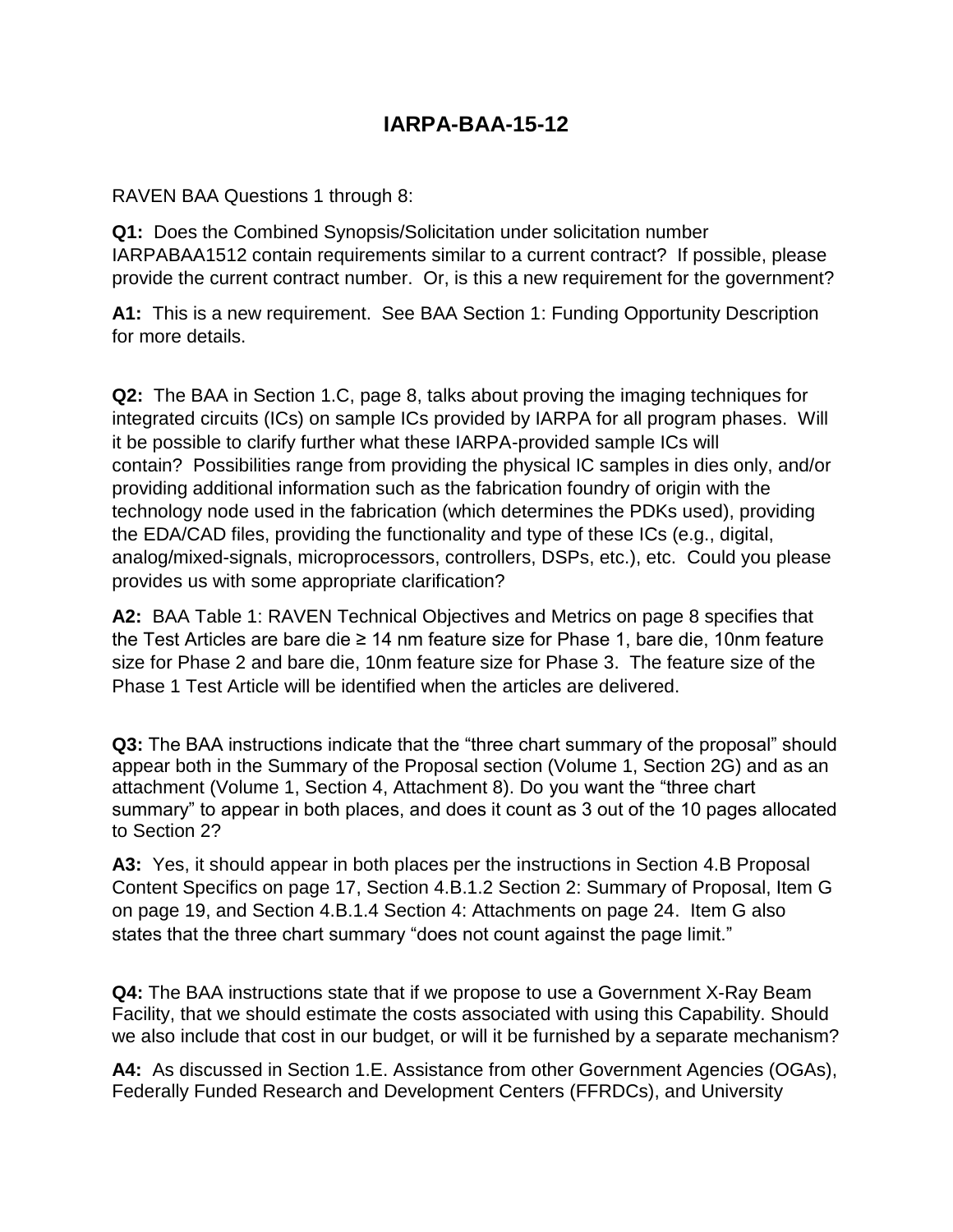Affiliated Research Centers (UARCs) on page 12, Offerors should include in their proposals "the estimated costs associated with the use of the Capability." Those Capabilities IARPA deems necessary to meet RAVEN program goals will be provided as Government Furnished Equipment / Property / Information. Section 4.B.2 Volume 2: Cost Proposal notes that Section 2: Estimated Cost Breakdown must include "(8) Identification of pricing assumptions which may require incorporation into the resulting award instrument (e.g., use of Government Furnished Property/Facilities/Information, access to Government Subject Matter Experts, etc.)" on page 25. This is where the estimated costs for the use of the Capability should be addressed. They should not be included in your Appendix E & F Cost Element Sheet breakdowns and Total Price/Cost since the intent would be to provide these Capabilities as Government Furnished Equipment / Property / Information, if appropriate and available and deemed necessary for RAVEN program goals.

**Q5:** The BAA states that "Features to be imaged include metal, polysilicon, vias, contacts, STI regions, and dielectrics." The Proposers' Day Briefing, Slide #22, suggests that earlier x-ray systems were considered to have successfully imaged nonmetallic features by inferring their presence from the absence of metal (in the context of known circuit design rules). In the RAVEN program, can a proposal be competitive if it similarly images only the metal features directly, and infers the other features from the absence of metal, or are competitive solutions expected to image all of the features directly?

**A5:** As noted in the BAA in section 1.A.2 RAVEN Research Challenges, there are four major areas for the tool development: rapid acquisition of images from a bare die, realtime image analysis with in-situ feedback, innovative algorithms for reconstructing the images for each layer and the overall device, and computational resources necessary for the petabyte size data files. A successful tool will provide a finished, compiled layer and device images showing the metal, polysilicon, vias, contacts, STI regions, dielectrics and, ideally, the n- and p-wells. How that is accomplished and the division of work between the hardware and software is determined by the offeror. The offeror must provide a credible description of the approach and the rationale for why it can be successful in the technical volume of the proposal.

**Q6:** The BAA strongly implies, but nowhere explicitly states, that the primary goal of the tools developed in each Phase should be to demonstrate the ability to fully reconstruct a circuit, either by successfully doing so on a full 1 cm X 1 cm test article, or perhaps more reasonably by doing so on a portion of a test article and extrapolating the time required to complete the full area. On the other hand, the BAA does explicitly state (page 7): "The goals of this phase [Phase 2] are to optimize the performance of the proposed tool and demonstrate the tool in an analysis of a 10 nm test chip, **for either circuit design debug or failure analysis**. [emphasis added] This may involve the application/integration of multiple circuit analysis techniques." This statement appears to suggest that performers need to propose, develop and demonstrate an application of their choosing other than reconstruction of an unknown circuit or verification of a circuit. Please clarify if reconstruction/verification of a circuit is a suitable application to